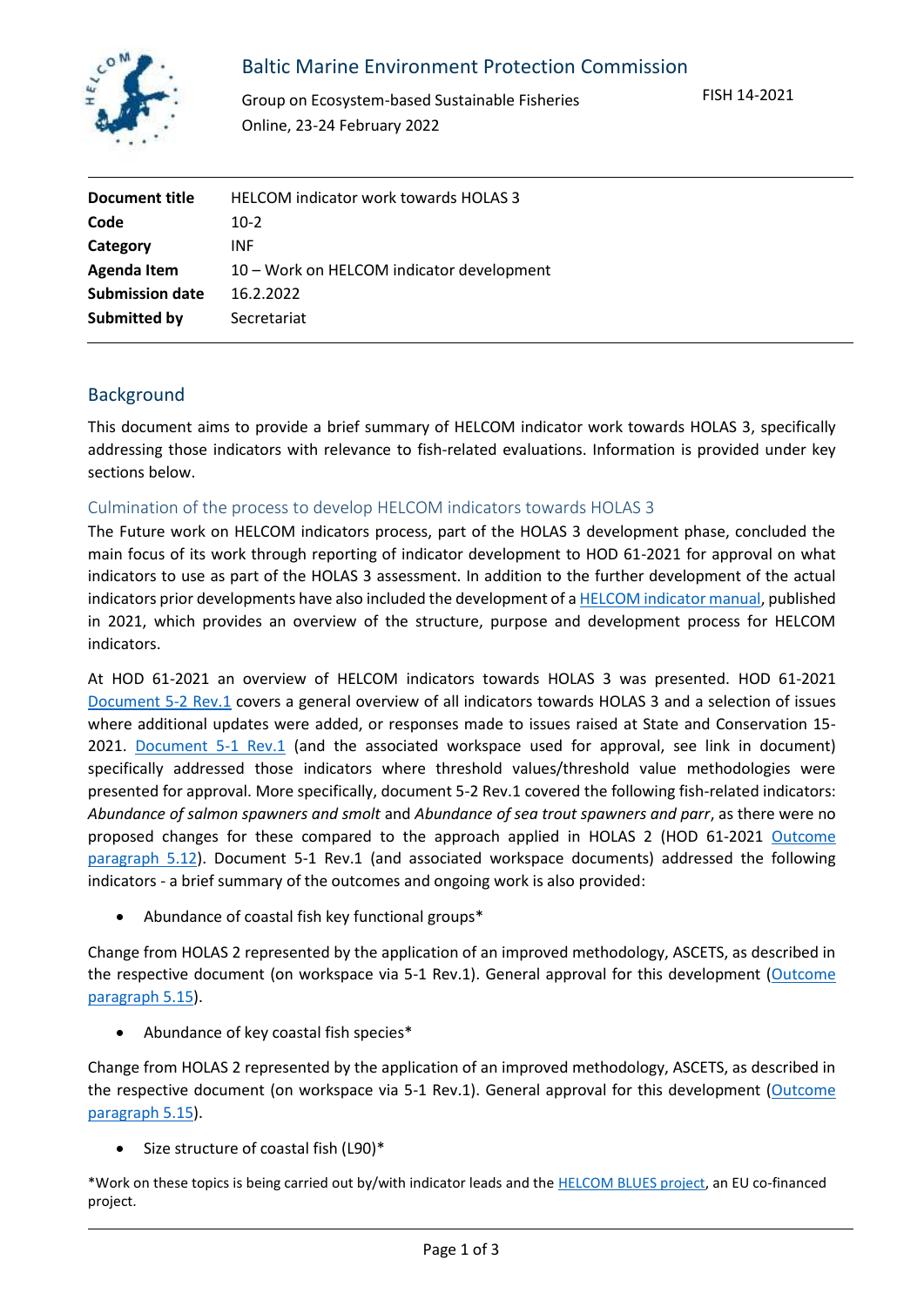Development welcomed and proposal made that if threshold values can be developed/agreed by HOLAS 3 that presentation of trends would be valuable [\(Outcome paragraph 5.19\)](https://portal.helcom.fi/meetings/HOD%2061-2021-896/MeetingDocuments/Outcome%20of%20HOD%2061-2021.pdf). Current developments under the HELCOM BLUES project expected to be presented to FISH-PRO III 4-2022 meeting and subsequently STATE & CONSERVATION 16-2022.

• Abundance of non-commercial offshore species (three-spined stickleback, flounder, brill and dab)\*

Development related to this proposed indicator was initiated in the HELCOM BLUES project prior to the work (presented below) related to commercial fish and lists of relevant species. The issue of potential overlap with species subsequently considered as commercial fish species was identified and it was proposed that clarification and further development should be presented to State and Conservation 16-2021 [\(Outcome](https://portal.helcom.fi/meetings/HOD%2061-2021-896/MeetingDocuments/Outcome%20of%20HOD%2061-2021.pdf)  [paragraph 5.25\)](https://portal.helcom.fi/meetings/HOD%2061-2021-896/MeetingDocuments/Outcome%20of%20HOD%2061-2021.pdf). Work under the HELCOM BLUES project is ongoing and will be presented at the ComFish WS 2-2022 and State and Conservation 16-2022. The aim of the ongoing work is to explore fish stocks that lack analytical reference points from ICES.

• Number of drowned mammals and waterbirds in fishing gear\*

Although bycatch of fish is not currently addressed within this indicator (though it may be a relevant future issue since it is addressed for example under MSFD D1C1) the indicator does have a clear relation with fisheries activities. The work towards HOLAS 3 is presented in documentation associated with document 5-1 Rev.1 and in simple terms presents progress towards threshold value setting (and associated assessments) and risk mapping. A number of issues are identified, in particular the lack of official bycatch data (e.g. bycatch rates) and information on smaller vessels and further work is underway for example to consider the appropriate use of Limit Reference Values or population level models in threshold value application [\(Outcome paragraph 5.24\)](https://portal.helcom.fi/meetings/HOD%2061-2021-896/MeetingDocuments/Outcome%20of%20HOD%2061-2021.pdf). These issues will be presented at a regional HELCOM Workshop, jointly developed by the HELCOM BLUES project, with the aim of agreeing on the finer details and approach that is viable for HOLAS 3. The Workshop will take place on 24 March 2022 and will provide input to STATE & CONSERVATION 16-2021.

Commercial fish indicator/assessment (e.g., linked to MSFD D3) work is addressed in its own section below.

It is also noted that general study reservations were applied to indicators in HOLAS 3 at HOD 61-2021 by Denmark and Russia to allow national processes to conclude [\(Outcome paragraph 5.10\)](https://portal.helcom.fi/meetings/HOD%2061-2021-896/MeetingDocuments/Outcome%20of%20HOD%2061-2021.pdf). Final clarification on any open issues is currently being addressed.

Assessment of status of fish in HOLAS 3 *Assessment of coastal fish*

Of additional relevance to the HOLAS 3 work is the series of Workshops to finalise the application of the HELCOM Integrated Assessment of Biodiversity (BEAT) for HOLAS 3. One segment of the BEAT Workshop, supported by the Baltic Data Flows and HELCOM BLUES projects, will focus on additional inclusion of new developed fish indicators (as outlined above) into the assessment, with first proposals discussed during BEAT [WS 1-2021](https://portal.helcom.fi/meetings/BEAT%20WS%201-2021-938/default.aspx) and final decisions expected on integration aspects for the upcoming BEAT workshop this spring [\(Targeted Assessment Methodology Workshop for HOLAS 3](https://portal.helcom.fi/meetings/HOLAS3-BLUES-BDF%20BEAT%202-2022-994/default.aspx) – BLUES – Baltic Data Flows: BEAT 2-2022).

#### *Overview of progress made related to Commercial Fish status assessment*

A regional HELCOM workshop was held to further develop the status assessment of commercial fish for HOLAS 3, including the appropriate alignment with the Marine Strategy Framework Directive (MSFD) – [ComFish WS](https://portal.helcom.fi/meetings/ComFish%20WS%201-2021-934/default.aspx) 1-2021. The workshop focussed on the following main issues: an approach to derive a list of commercial fish, a regional list of commercial fish species, the approach for evaluation of fishing mortality, the approach for evaluation spawning stock biomass, viable options to evaluate condition related components (e.g. age, size, etc), the data availability for these assessments, and the appropriate integration